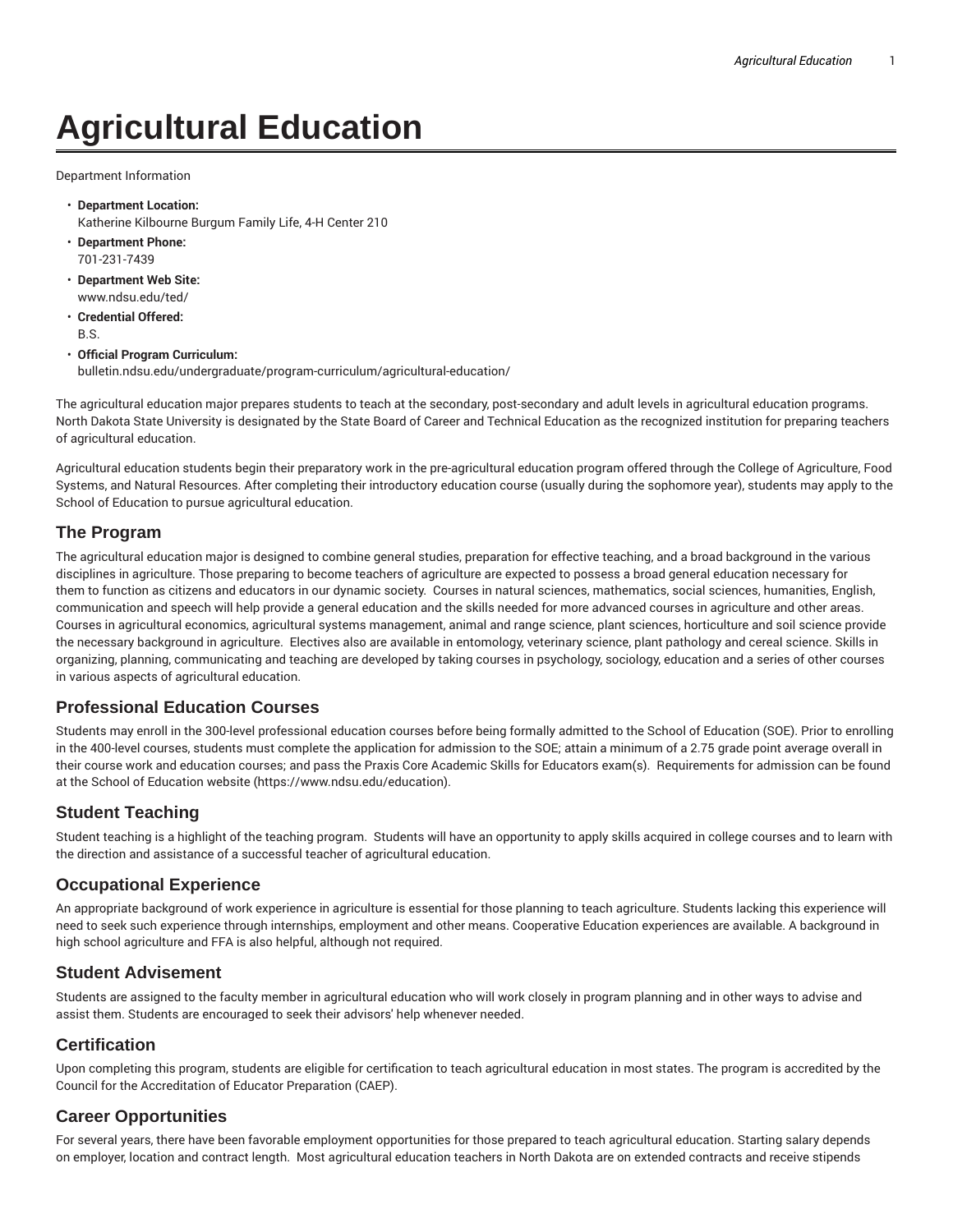for serving as an FFA advisor. Typical starting salaries range from \$35,000 to \$40,000. Other graduates seek employment in Cooperative Extension, farming, agricultural finance, agribusiness, and government agencies in agriculture, or continue their studies at the graduate level.

## **Collegiate FFA Chapter**

The primary purpose of the Collegiate FFA Chapter is to prepare graduates in agricultural education to serve as advisors of secondary FFA chapters. Students majoring in agricultural education are encouraged to participate actively in the activities of the NDSU Collegiate FFA Chapter.

## **Financial Aid and Scholarships**

Students seeking financial aid should contact the Office of Financial Aid and Scholarships or One Stop. To inquire about scholarship opportunities, contact the Office of Admission. The College of Agriculture, Food Systems, and Natural Resources; the College of Human Development and Education, and the North Dakota FFA Foundation offer scholarships ranging from \$500-\$1,000.

## **Plan of Study**

Please note this is a sample plan of study and not an official curriculum. Actual student schedules for each semester will vary depending on start year, education goals, applicable transfer credit, and course availability. Students are encouraged to work with their academic advisor on a regular basis to review degree progress and customize an individual plan of study.

| <b>First Year</b>                       |                                   |                           |
|-----------------------------------------|-----------------------------------|---------------------------|
| Fall                                    | <b>Credits Spring</b>             | <b>Credits</b>            |
| <b>AGRI 189</b>                         | 1 ANSC 223                        | $\overline{2}$            |
| <b>ANSC 114</b>                         | 3 ASM 125                         | $\ensuremath{\mathsf{3}}$ |
| <b>ENGL 110</b>                         | 4 CHEM 117 or 121                 | $\ensuremath{\mathsf{3}}$ |
| HNES 100 or 111                         | 2 CHEM 117L or 121L               | 1                         |
| <b>PLSC 110</b>                         | 3 ECON 201                        | $\ensuremath{\mathsf{3}}$ |
| <b>STAT 330</b>                         | 3 ENGL 120                        | $\ensuremath{\mathsf{3}}$ |
|                                         | 16                                | 15                        |
| <b>Second Year</b>                      |                                   |                           |
| Fall                                    | <b>Credits Spring</b>             | <b>Credits</b>            |
| <b>AGEC 242</b>                         | 3 EDUC 322                        | 3                         |
| <b>EDUC 321</b>                         | 3 COMM 110                        | $\ensuremath{\mathsf{3}}$ |
| <b>H&amp;CE 232</b>                     | 3 ANSC Elective                   | $\ensuremath{\mathsf{3}}$ |
| <b>BIOL Course plus Lab</b>             | 4 Humanities & Fine Arts Gen Ed   | $\ensuremath{\mathsf{3}}$ |
| Social & Behavioral Science Gen.<br>Ed. | 3 PLSC Elective                   | 3                         |
| Complete Core Academic Skills<br>Exam   | Apply to the School of Education  |                           |
|                                         | 16                                | 15                        |
| <b>Third Year</b>                       |                                   |                           |
| Fall                                    | <b>Credits Spring</b>             | <b>Credits</b>            |
| <b>EDUC 451</b>                         | 3 EDUC 489                        | 3                         |
| <b>H&amp;CE 444</b>                     | 3 H&CE 480                        | $\ensuremath{\mathsf{3}}$ |
| <b>PLSC 210</b>                         | 3 IME 335                         | 3                         |
| <b>PLSC 211</b>                         | 1 SOIL 210                        | $\ensuremath{\mathsf{3}}$ |
| <b>ASM/Engineering Elective</b>         | 3 ASM/Engineering Elective        | 3                         |
| Humanities & Fine Arts Gen Ed           | 3 ENGL Upper Division Requirement | $\ensuremath{\mathsf{3}}$ |
|                                         | 16                                | 18                        |
| <b>Fourth Year</b>                      |                                   |                           |
| Fall                                    | <b>Credits Spring</b>             | <b>Credits</b>            |
| <b>EDUC 486</b>                         | 3 H&CE 483                        | 1                         |
| <b>H&amp;CE 481</b>                     | 3 H&CE 487                        | $\overline{9}$            |